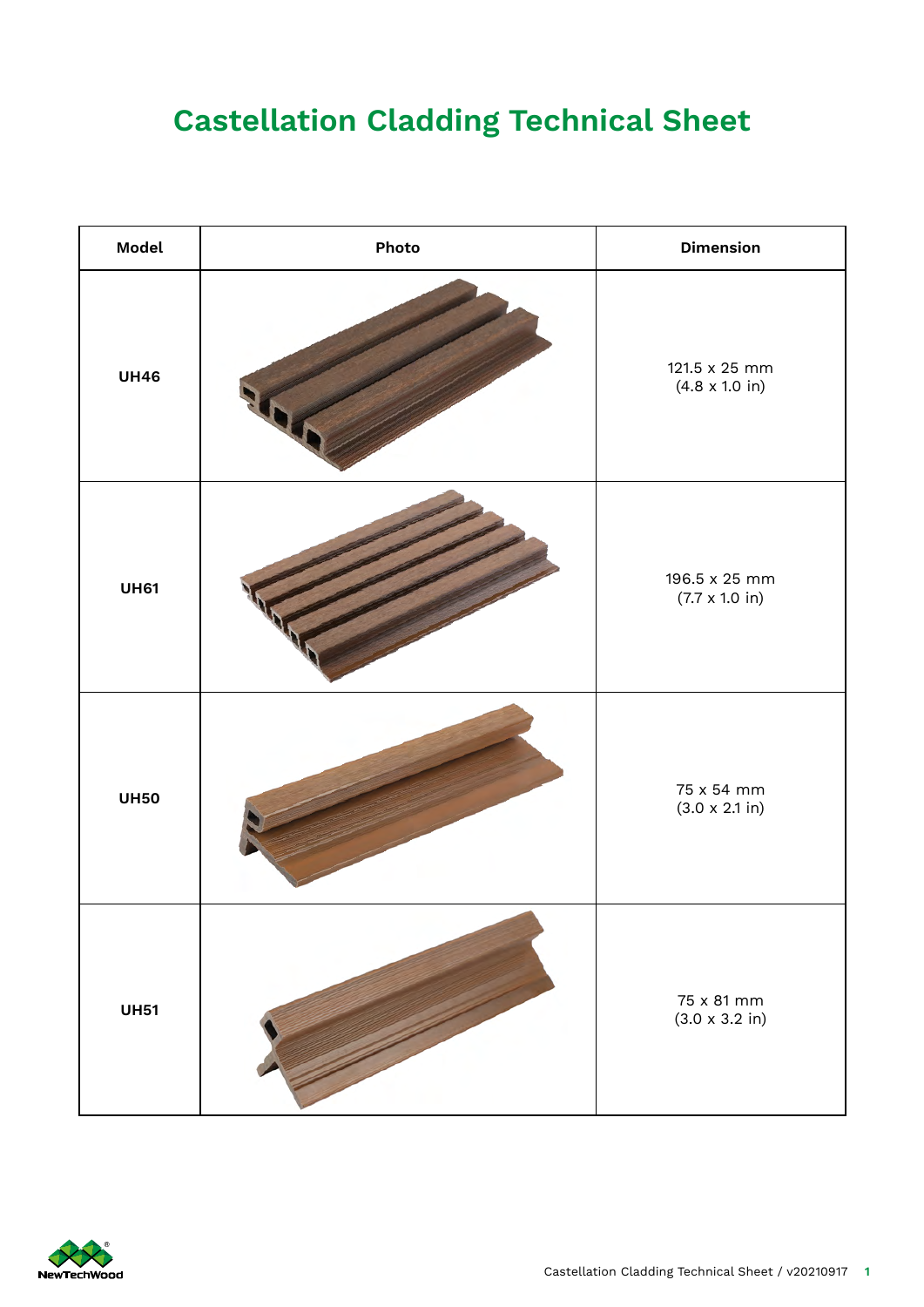| Model       | Photo | <b>Dimension</b>                                |
|-------------|-------|-------------------------------------------------|
| <b>UH58</b> |       | 196.5 x 25 mm<br>$(7.7 \times 1.0 \text{ in})$  |
| <b>UH59</b> |       | 90 x 54 mm<br>$(3.5 \times 2.1 \text{ in})$     |
| <b>UH60</b> |       | 145 x 112.5 mm<br>$(5.7 \times 4.4 \text{ in})$ |

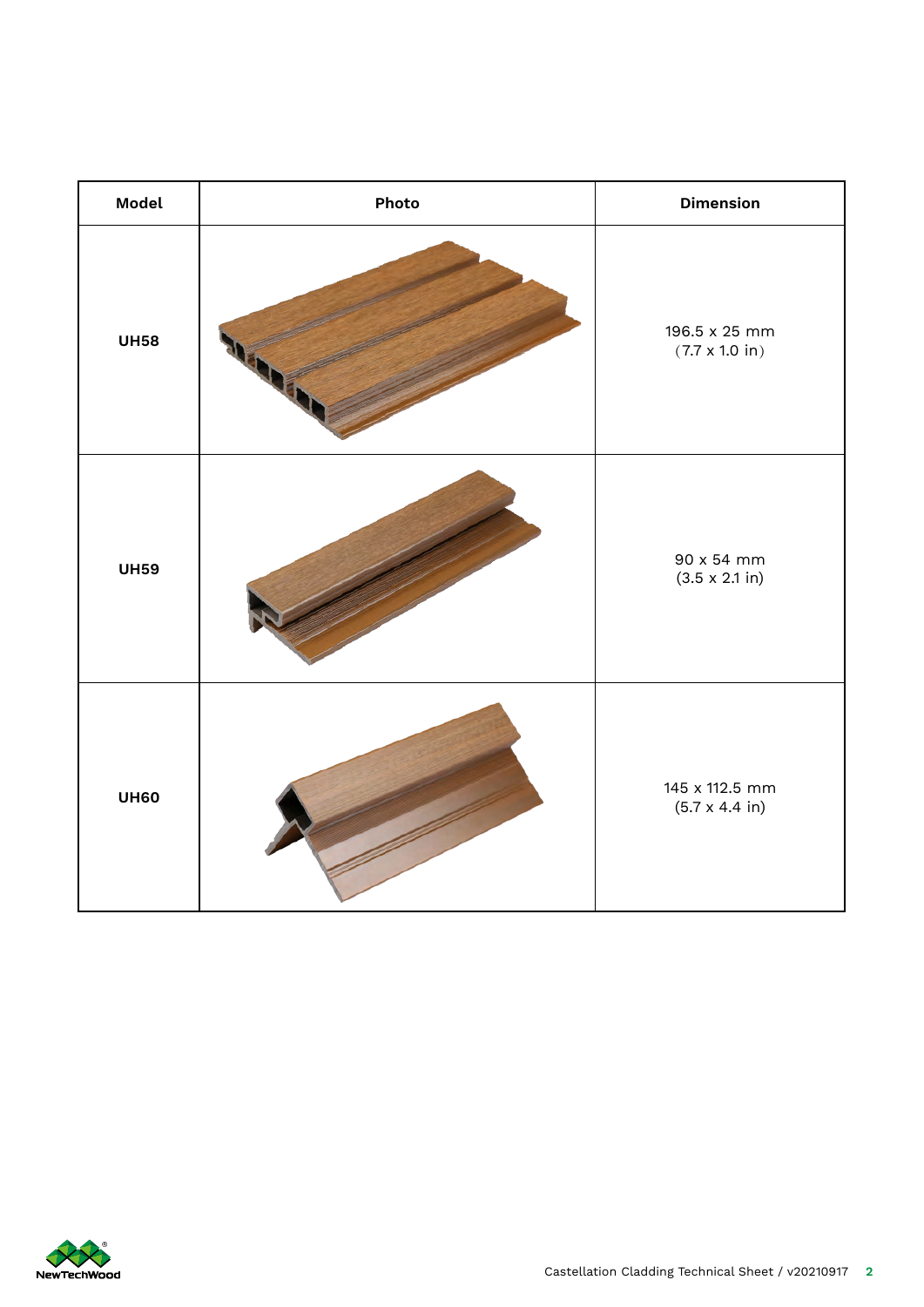| NO.            | Property                                   | <b>Test Method</b>           | <b>Test results</b>                                                                                                                                                                        | Remark |
|----------------|--------------------------------------------|------------------------------|--------------------------------------------------------------------------------------------------------------------------------------------------------------------------------------------|--------|
| 1              | <b>Brinell hardness</b>                    | EN15534                      | 8.2N/mm2                                                                                                                                                                                   |        |
| $\mathbf{2}$   | Boiling test                               | EN15534                      | Water absorption in weight: 0.49%                                                                                                                                                          |        |
| 3              | Bond Strength                              | <b>EN319</b>                 | Average Bond Strength>2.3MPa<br>No obvious abruption and<br>damage after test                                                                                                              |        |
| 4              | Coefficient<br>Linear Thermal<br>Expansion | ASTM D696                    | 35.6×10 <sup>-6</sup> mm/mm C                                                                                                                                                              |        |
|                |                                            | EN15534                      | $34.0\times10^{-6}$ K <sup>-1</sup>                                                                                                                                                        |        |
| 5              | Content of<br>pentachlorophenol            | <b>CE</b><br>(EN14041(2004)) | 2.99ppm                                                                                                                                                                                    |        |
| 6              | Degree of chalking                         | EN15534                      | Rating 0, no chalking.                                                                                                                                                                     |        |
| $\overline{7}$ | Fire Resistance                            | EN13501-1<br>EN ISO11925-2   | Reaction to fire classification: E                                                                                                                                                         |        |
| 8              | Formaldehyde<br>Content                    | EN717-1                      | Non Detected                                                                                                                                                                               |        |
|                |                                            | <b>ASTM D6007-14</b>         | Non Detected                                                                                                                                                                               |        |
| 9              | Heavy Metal<br>Content                     | EPA3051                      | Sb: ND, As: ND, Se: ND, Sn: ND                                                                                                                                                             |        |
| 10             | Heat reversion                             | EN15534<br><b>EN479</b>      | 0.17% (Test temperature: 100°C)                                                                                                                                                            |        |
| 11             | Heat build-up                              | EN15534                      | $\triangle$ T=-2.7 $\degree$ C                                                                                                                                                             |        |
| 12             | Lead Content Test                          | EUNo.628/2015                | Non Detected                                                                                                                                                                               |        |
| 13             | Mould resistance                           | ASTM G21                     | Rating 0                                                                                                                                                                                   |        |
| 14             | Moisture Content                           | EN15534<br>EN322             | 0.83%                                                                                                                                                                                      |        |
| 15             | Neutral salt spray<br>test                 | <b>ASTM B117-2011</b>        | After 200 hours tests, there was<br>no visible change appeared on<br>the surface:<br>Front surface: $\triangle$ E*=1.22,<br>Grey Scale: 4-5<br>Back surface: △ E*=1.06,<br>Grey Scale: 4-5 |        |
|                |                                            | EN15534<br>ISO9227           | $\triangle$ E <sup>*</sup> =1.42,<br>Grey Scale=4 (Exposure 96h)                                                                                                                           |        |